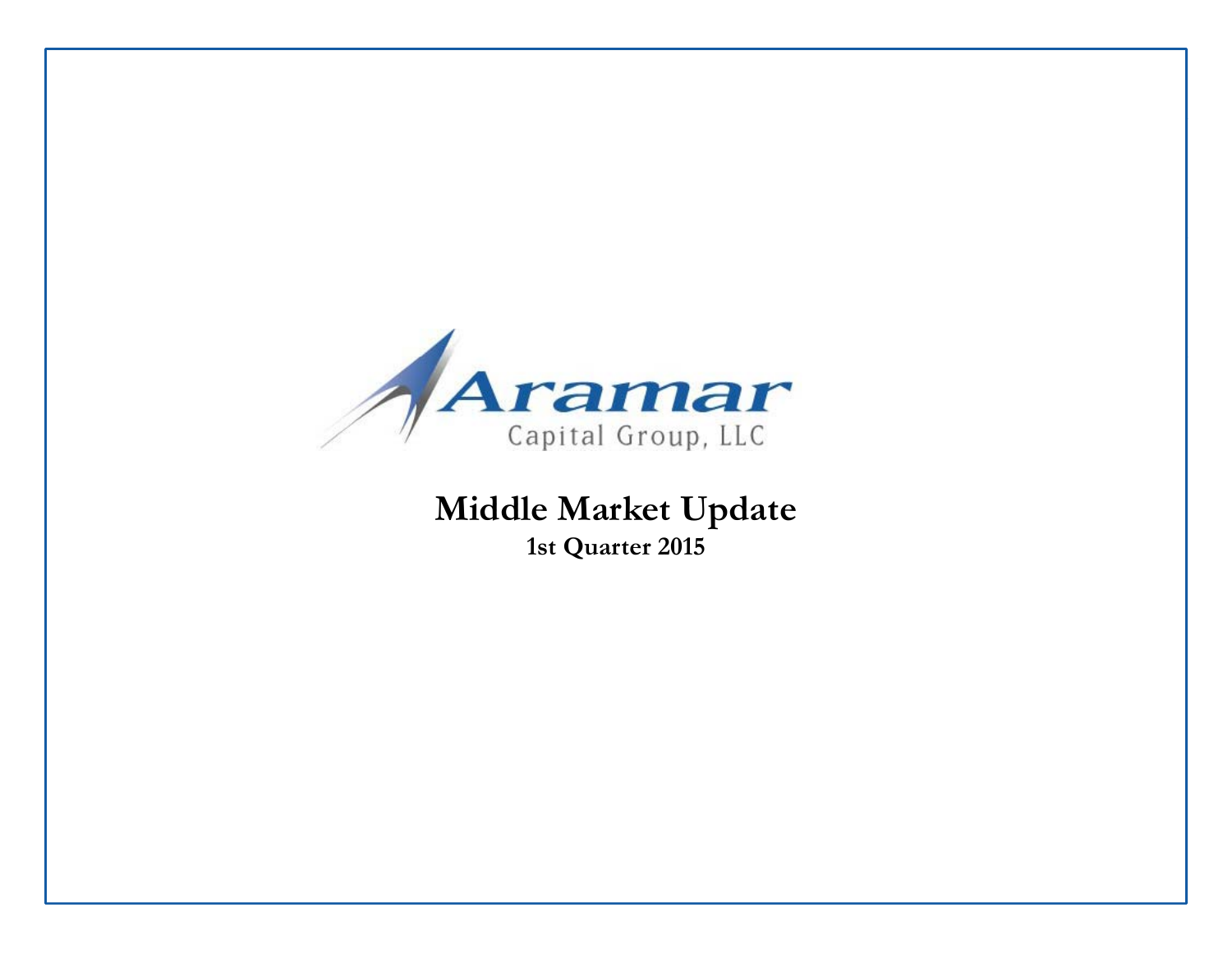

- ■ Real GDP grew 0.2% in Q1 2015, down from the 2.2% increase in Q4 2014 and short of the consensus estimate of  $1.0\%$ <sup>1</sup>
- ■ The muted GDP growth primarily reflected a slowdown in consumer spending and contractions in exports, nonresidential fixed Fractions in exports, nonresidential fixed<br>investment, and municipal government spending<sup>1</sup><br>- Real exports of goods and services dropped 7.2% in Q1<br> $^{2015}$ <br> $^{2015}$  as sempared with an increase of 4.5% in Q4.2014
	- Real exports of goods and services dropped 7.2% in Q1 2015, as compared with an increase of 4.5% in Q4 2014
	- Real nonresidential fixed investment decreased 3.4% in Q1 2015, versus an increase of 4.7% in Q4 2014
	- Real state and local government consumption expenditures and gross investment slid 1.5%, in contrast to an increase of 1.6% in Q4 2014

### **Consumer Spending**

- **EXECO** Consumers were net savers this quarter, as the real disposable personal income growth of 6.2% in Q1 2015, up from 3.6% in Q4 2014, was offset by an increase in the personal savings rate of  $5.5\%$ <sup>1</sup>
	- Real personal consumption expenditures grew 1.9% in Q1 2015, a decrease from the 4.4% uptick recorded in Q4 2014
- ■■ Private, fixed residential investment as a share of GDP has yet to **Q2** 2014<sup>7</sup> **Q3** 2014<sup>7</sup> **Q4** 2014<sup>7</sup> **Q1** 2015<sup>7</sup> recover to its long-term trend; home improvement spending is expected to increase one or two percentage points faster than GDP2

### **Outlook for 2015**

- ■ Despite U.S. GDP growth hitting the brakes in Q1 2015, the economy still is expected to post growth of over 2.5% in 2015 $^3$
- ■ U.S. CEOs modestly raised their expectations for the U.S. economy, anticipating Congressional action on trade will lead to growth in sales, capital spending, and hiring during the next six months<sup>4</sup>
	- Business Roundtable members expect 2015 GDP growth of 2.8%, an increase of 0.4% over their original projections for 2015 made in Q4 2014<br>
	<sup>2016</sup> range for the federal funds rate of 0.0% to 0.3% was appropriate<sup>8</sup>

### **Real GDP Growth Since 2008 GDP**



*Source: Bureau of Economic Analysis.*

### **Employment**

- ■ For the first time, the number of Americans out of the labor force exceeded 93 million in March, lowering the labor force participation rate from 62.8% to 62.7%, a 37-year low<sup>5</sup>
- ■The unemployment rate remained unchanged at 5.5% in March<sup>5</sup>

### **U.S. Treasury Securities**

■ The Treasury yield curve continued to flatten in Q1 2015, as shorter-term note yields fell by less than longer-term note yields<sup>6</sup>

|                                                         | Q2 2014 <sup>7</sup> | O3 2014 <sup>7</sup> | O <sub>4</sub> 2014 <sup>7</sup> | Q1 2015 <sup>7</sup> |
|---------------------------------------------------------|----------------------|----------------------|----------------------------------|----------------------|
| 5-year Treasury Note                                    | $1.7\%$              | $1.8\%$              | $1.7\%$                          | $1.5\%$              |
| 10-year Treasury Note                                   | $2.8\%$              | 2.6%                 | $2.4\%$                          | $2.1\%$              |
| 30-year Treasury Note                                   | $3.7\%$              | $3.5\%$              | $3.2\%$                          | $2.7\%$              |
| 10-year Treasury Inflation<br>Protected Security (TIPS) | $0.3\%$              | $0.6\%$              | $0.5\%$                          | $0.6\%$              |

### **Federal Reserve**

■ Amid economic stagnation, moderate job gains, and low inflation readings in Q1 2015, the FOMC reaffirmed in March that the target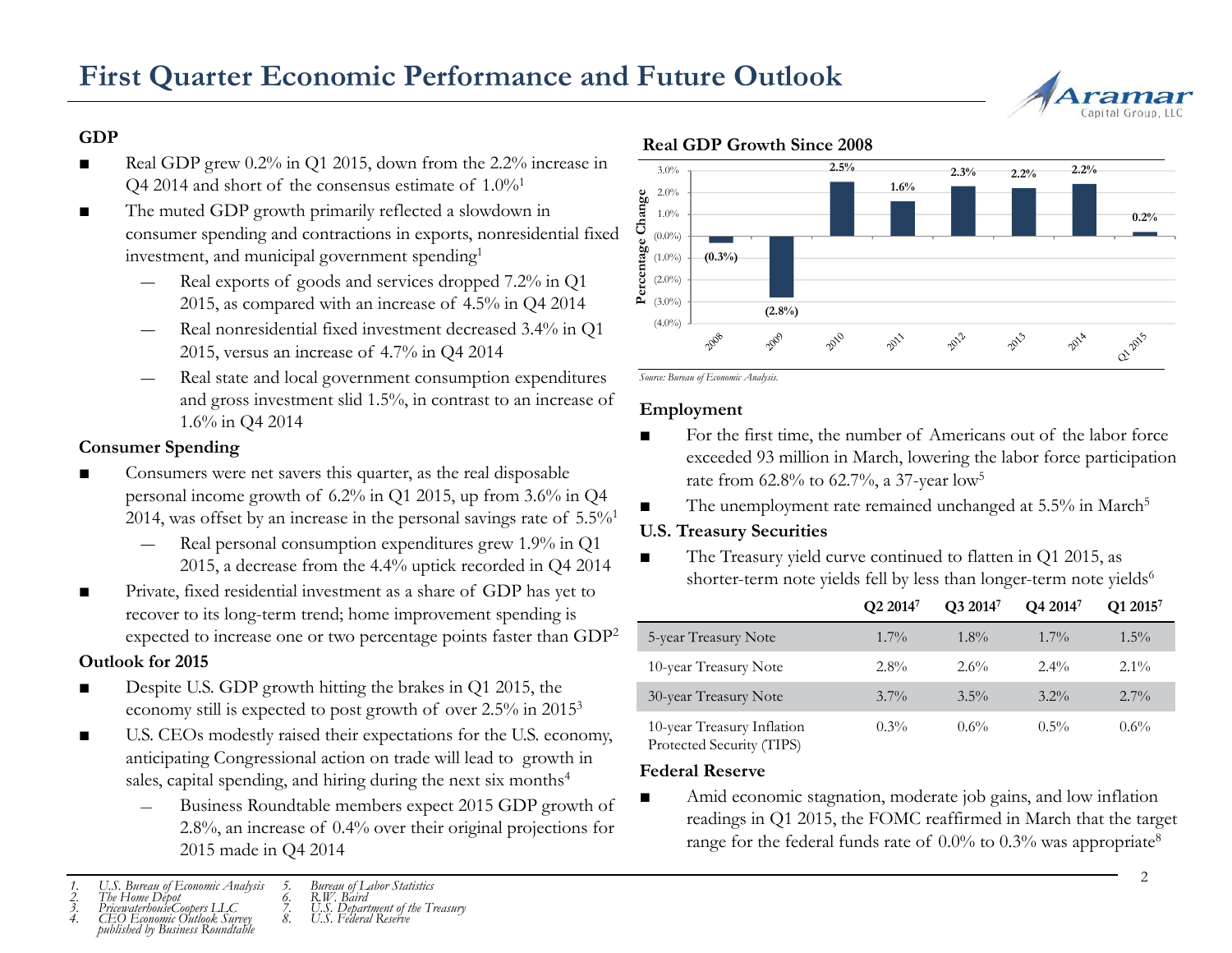# **Mergers and Acquisitions and Private Equity**

- ■ The aggregate global mergers and acquisitions (M&A) transaction **U.S. Private Equity Deal Flow** value rose 13.4% to \$719.1B in Q1 2015 from \$634.0B in Q1 20141
- ■The U.S. accounted for  $46.5\%$  of the global deal value<sup>1</sup>
	- U.S. M&A transactions in Q1 2015 ended up with \$325.5B across 1,010 deals, an increase of 13.9% in value compared with \$285.8B in Q1 2014
	- The market strength in the U.S. was led by healthy quarters in the healthcare and technology sectors, offsetting weakness in energy and mining
	- Mega-deals, such as H.J. Heinz Company's \$54.5B planned acquisition of Kraft Foods, contributed to the positive start in 2015 and the 18.9% uptick in the average deal value from \$271.0M in Q4 2014 to \$322.2M in Q1 2015
	- Low interest rates, significant corporate cash balances, a thirst for growth vehicles, a stable economy, and a strong currency combined to create a favorable deal environment
- ■ The U.S. experienced a slowdown in private equity (PE) buyouts, with 182 buyouts worth \$26.9B, representing the slowest quarter since O4 2013<sup>1</sup>

### **U.S. M&A Activit y**



*Source: FactSet U.S. Flashwire January Report.* 

- 400 500600 $\frac{1}{2}$  500<br>  $\frac{$527}{$409}$   $\frac{$409}{$409}$   $\frac{$409}{$409}$   $\frac{$201}{$409}$   $\frac{$527}{$400}$   $\frac{$527}{$409}$   $\frac{$527}{$409}$   $\frac{$201}{$409}$   $\frac{$201}{$409}$   $\frac{$201}{$409}$   $\frac{$201}{$409}$   $\frac{$201}{$409}$   $\frac{$201}{$409}$   $\frac{$201}{$409}$   $\frac{$201}{$40$ 100 200300**ggregate Transaction billions)**  $\Box$ Q4  $\Box$ Q3  $\blacksquare$  Q2  $\blacksquare$ Q1 **\$101** 02011 2012 2013 2014 2015Aggregate Transaction Value (in
- 

*Source: PitchBook.*

- ■ PE firms struggled to compete with strategic buyers and pay prevailing high valuations, though they were able to justify pursuing add-on acquisitions due to the potential synergies with their portfolio companies<sup>2</sup>
	- Add-on deals accounted for 63.0% of all PE investments in 2015, up from 61.0% in 2014 and 58.0% in 2013
- ■• Valuations of PE-acquired companies settled back to historical norms in Q1 2015, as PE investors feared potential corrections in public markets and displayed caution in using leverage<sup>2,3</sup>
	- The median enterprise value to EBITDA multiple fell to 7.7x in Q1 2015, a 28.0% decrease as compared with the 10.7x average in 2014
	- from 60.0% in 2014 to 50.0% in Q1 2015, as investors wary of interest-rate increases dialed down debt usage
	- 21% of U.S. PE deals have been financed with leverage at or above levels considered risky by regulators, down from  $60\%$  and  $35\%$  in Q3 and Q4 2014, respectively<sup>4</sup>
- 3. These multiples reflect prices paid for mainly public companies and do not account for smaller private company transactions (for<br>which there typically are no publicly available data) that tend to change hands at much lo



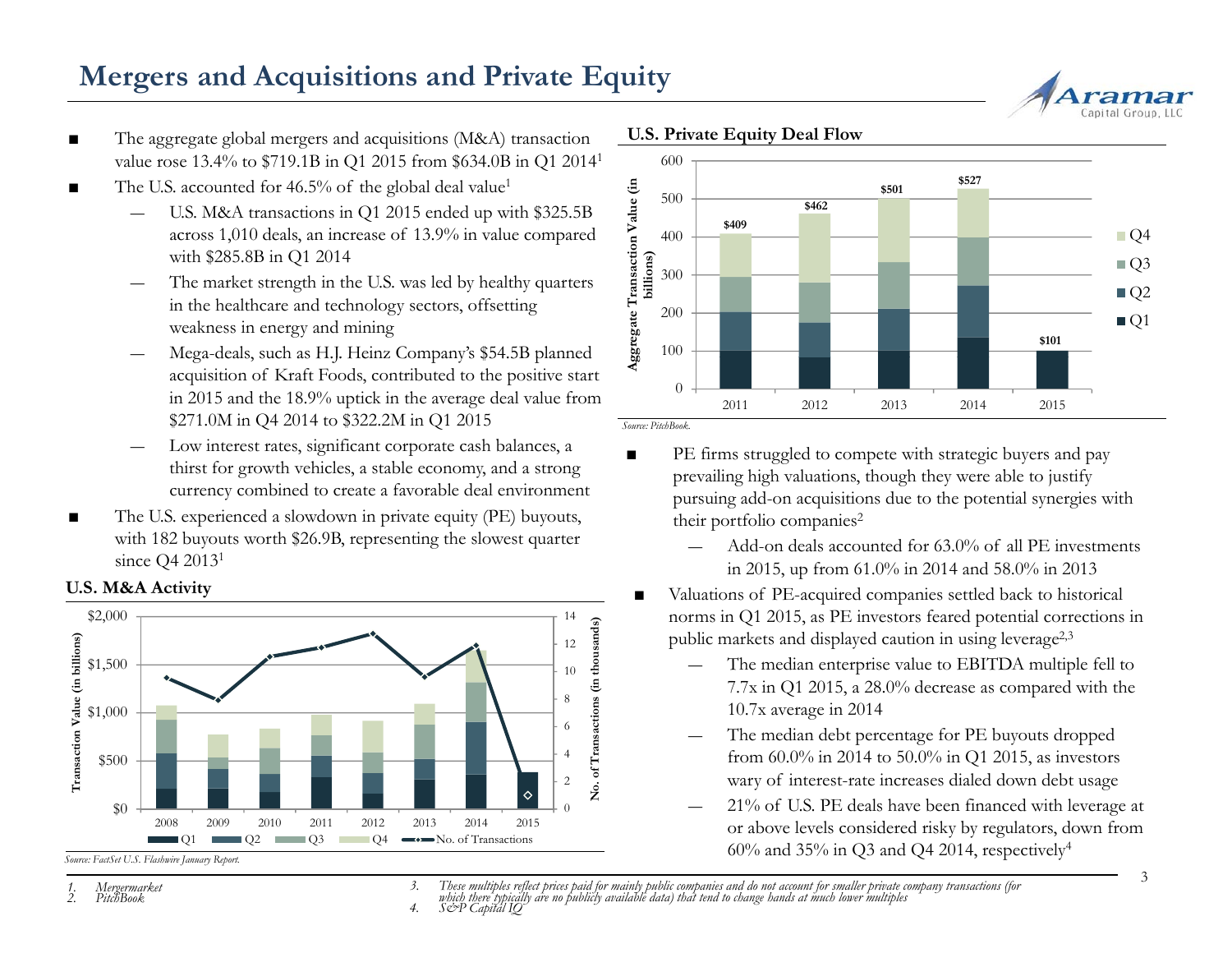### **Venture Capital Investing**

- ■ In Q1 2015, the venture capital (VC) industry invested \$13.4B across 1,020 deals, a decrease of 10.0% in deal value and 8.0% in deal flow, as compared with \$14.4B across 1,109 deals in Q4 20141
- ■ $\blacksquare$  First-time financings in Q1 2015 fell 33.0% in terms of the number of deals versus the previous quarter<sup>2</sup>
- ■ There were 17 VC-backed IPOs in Q1 2015 totaling \$1.4B, a 54.0% decrease in the number of offerings and a 58.0% decline in deal value compared with Q4 20142
	- ― $Q1$  2015 was the first quarter to see fewer than 20 venturebacked IPOs since Q1 2013
- ■ U.S. VC firms raised \$7.0B across 61 funds during Q1 2015, a decrease of 24.0% as compared with Q4 2014 in fund count, but a 21.0% increase in total dollar commitments2
	- VC dollar commitments durin g Q1 2015 declined 30.0% as g compared with Q1 2014, and the number of funds raised during Q1 2015 marked the lowest quarter since Q2 2013
	- The top fundraiser during Q1 2015 was Bessemer Venture Partners IX, L.P., which raised \$1.6B

## **PIPE Investing**

- \$17.6B was raised across 296 PIPE transactions that were announced or completed in Q1 2015, marking a sharp dollar value decline of 20.4% from the \$22.1B raised across 293 transactions in Q4 20143
	- Q1 2015 included 47 at-the-market (ATM) offerings worth \$9.9B, up 84.9% in value from the same quarter in 20144
	- 171 placements were unregistered and 78 were registered, representing \$5.4B and \$2.3B, respectively
- Empery Asset Management LP was the most active institutional investor in the U.S. PIPE market during Q1 2015 in deal count, with 24 private placements worth on average \$0.5M3,5
- ■ Morgan Stanley & Co. was the most active in deal value, deploying \$1.8B in  $O1$  2015<sup>3</sup>
- ■ Many investors and companies were waiting in Q1 2015 to participate in PIPE offerings until the release last month of changes to the SEC's new Regulation A, which expands the amount that can be raised from \$5.0M to \$50.0M annually<sup>3</sup>



■

### **VC Deals Per Industr y – Q1 2015 (in millions)**

#### *Source: MoneyTree Report.*

*1. MoneyTree Report by PricewaterhouseCoopers LLC and the NVCA*

*2. Thomson Reuters LPC*

*3. Private Raise/Dealflow*

4. ATM offerings are commitments to raise money through the issuance of stock at the issuer's discretion<br>5. Excludes transactions for which the investment amount has not yet been disclosed

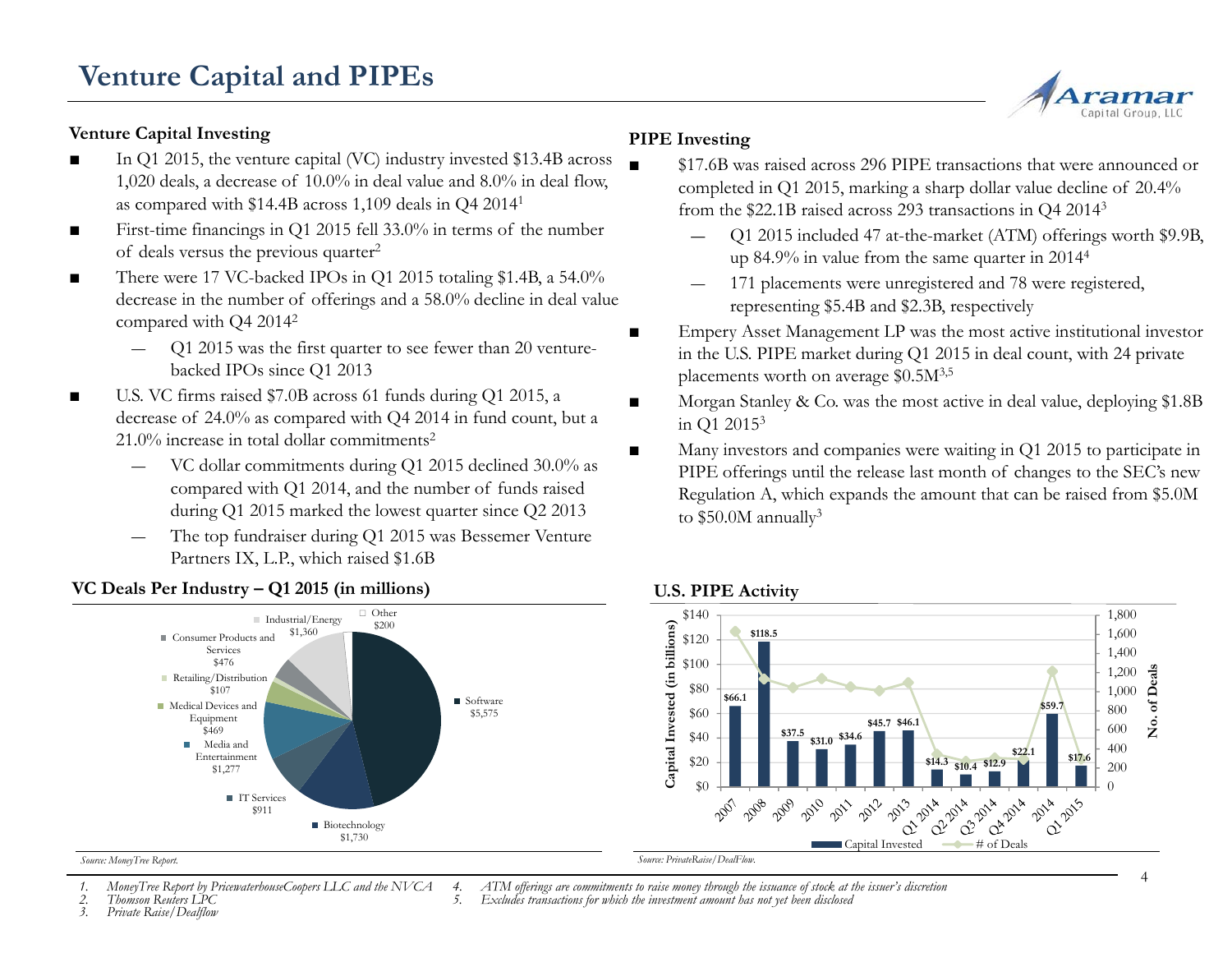# **Debt Capital**



- The Barclays U.S. Aggregate Bond Index posted a 1.6% return in Q1 2015, down from 1.8% in Q4 20141
	- ― Heavy new issuances dominated the market for much of the period, as issuers rushed to capture low borrowing costs before the Federal Reserve begins to lift rates
- ■ The Barclays U.S. Corporate Bond Index posted a total return of 2.3% in Q1 2015, as both the ECB and Bank of Japan implemented aggressive monetary actions, making the higheryielding U.S. issuances significantly more attractive<sup>1</sup>
	- ― U.S. corporate spreads over similar maturity Treasuries ended up relatively unchanged from year-end at 129 bps
- Total debt issuances decreased 2.8% from \$1,465.8B in Q4 2014 to \$1,424.1B in Q1 20152
	- The overall decline was driven by a 22.3% drop in corporate bond issuances, down to \$259.5B from \$334.1B in Q4 2014
	- The 33.0% increase in asset-backed securities issuances to \$60.0B was largely attributable to activity in the auto sector
	- Federal agency securities increased 30.0% from \$100.1B to \$130.2B in Q1 2015



### **Issuance in the U.S. Bond Market (in billions)**

- ■ Despite actions by foreign central banks driving performance across fixed-income markets in early 2015, the recent weakness in U.S. economic data led to a moderate loss of 0.4% in the high-yield bond market at the end of Q1 20153
- gins to lift rates The Barclays U.S. Corporate High Yield Index was higher by 30 bps in March, finishing the month at 6.2%4

### **Middle-Market Loan Issuance**

- ■ Middle-market yields ticked lower to 5.8% in Q1 2015, the lowest yields seen since June 20144
- ■porate spreads over similar maturity Treasuries  $\Box$  Leverage multiples decreased in Q1 2015, after four years of consecutive growth<sup>4,5</sup>
	- ― The average debt to EBITDA multiple decreased in Q1 2015 to 6.0x for broadly syndicated LBOs and 5.3x for institutional middle-market LBOs
	- ■ Largely thanks to reduced LBO activity, middle-market lending plunged 52.5% from \$53.5B in Q4 2014 to \$25.4B in Q1 2015<sup>4</sup>
		- This total consisted of \$7.8B in traditional middle-market lending for transactions below \$100.0M and \$17.6B for larger middle-market deals from \$100.0M to \$500.0M



### **Debt Multiples of Middle-Market LBO Loans**

*Source: Thomson Reuters LPC.*

*1. Prudential 2. SIFMA*

*3. Guggenheim Partners*

*4. Thomson Reuters LPC*

5. These multiples mostly reflect prices paid for larger private companies and generally do not account for smaller private company<br>transactions that tend to change hands at much lower multiples and with lower debt ratios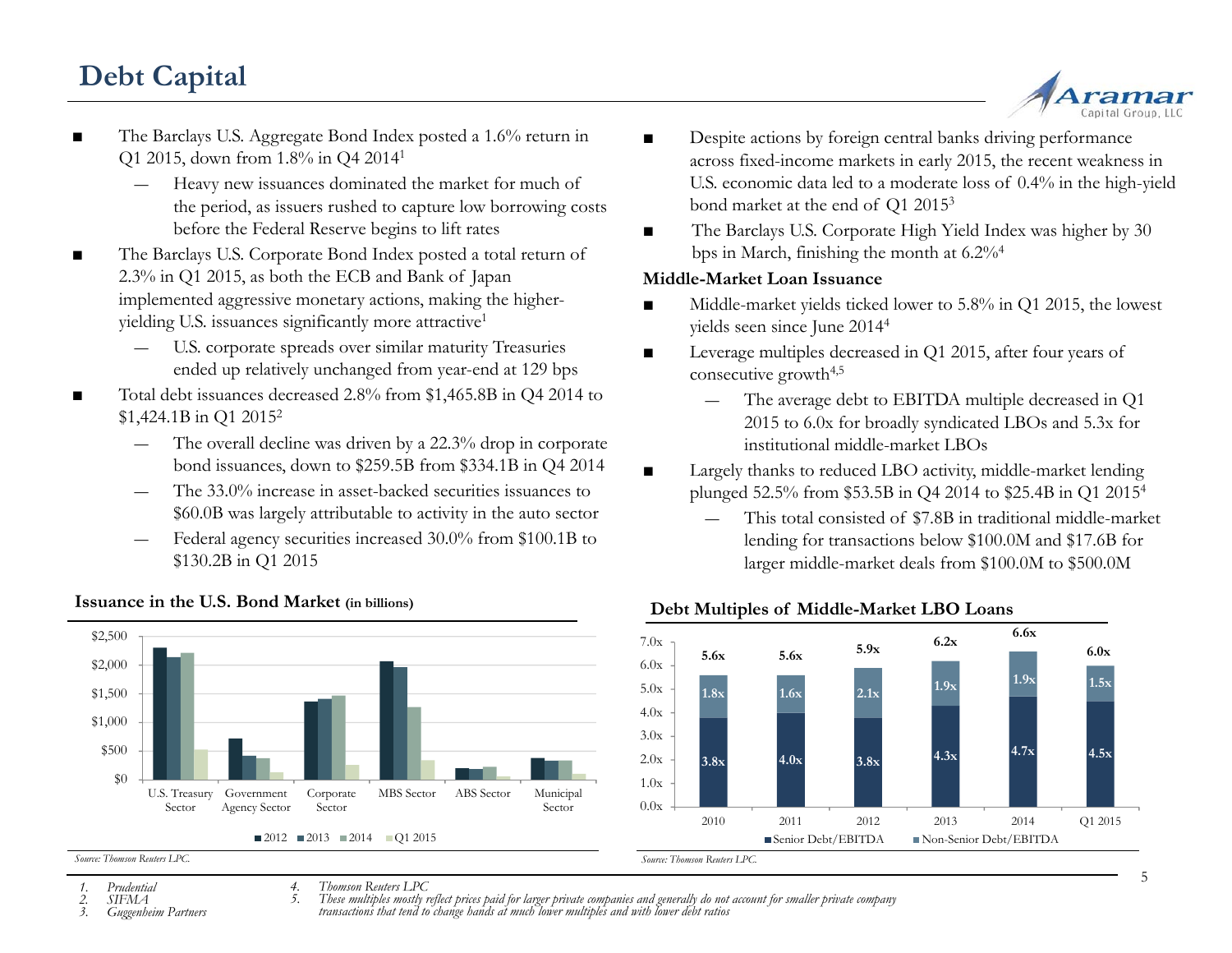## **Proposed IRS Regulation Reduces Cost Allocation Flexibility in Mergers and Acquisitions**

### **By Darrick Elliott BKD, LLP**

The IRS and Treasury Department released a proposed regulation that could limit taxpayers' ability to allocate income and expense items during a merger or acquisition of a corporation. Parties involved in an acquisition often negotiate which day items such as success-based fees and termination payments occur, allowing one party to benefit more from the resulting tax deduction. The rules apply to corporations joining or leaving a consolidated tax group. If finalized, the proposed lowing of tearing a consolidated an group. It inhanced, the proposed The proposed regulation removes the optional application of the next-<br>regulation will remove the ability of transaction parties to negotiate certain tax deductions.

Under current regulations, a C corporation joins or leaves a consolidated group at the end of the day of acquisition. The change of ownership causes the acquired corporation's current tax year to end, and items occurring on or before the day of the acquisition closing are included on the acquired corporation's last tax return before joining the new group, even if the items relate to the acquisition.

The current regulations contain an optional "next-day rule" exception, based fees qualify as a compensation-related expense. allowing taxpayers to allocate items occurring after the acquisition is official to the next day—and to the new owner's tax return—if the item is paid or incurred after the acquisition's closing. This rule applies even if the item occurs before the end of the day of acquisition when the acquired company joins the buyer's tax group. The next-day rule gives the buyer and seller flexibility to negotiate who claims the deduction f termination payments and success-based fees, as long as the items are properly allocable to the portion of the day after the acquisition closing.

Under the exception, the parties generally allocate items happening before the acquisition closing to the acquired company's final return the reality of the sale event.

before joining the consolidated group and items occurring after closing to the buyer's return. However, under the current rules, the IRS will respect an allocation as reasonable if all parties to the acquisition treat the item consistently and allocate all items of income and deductions consistently. As such, the parties often analyze the relative value of the tax deductions, allocate where most favorable, and adjust the purchase price if appropriate.

The proposed regulation removes the optional app day rule and clarifies that the rule applies only to extraordinary items named in the Internal Revenue Code, not to other income and expense items. Extraordinary items include compensation-related expenses, abandonment and sale of unwanted assets, cancellation of debt income, and any remaining tax effects of net operating losses and change of accounting method adjustments. Under the proposed regulation, the next-day rule would no longer apply to extraordinary items becoming fixed and determinable before or at the same time as the acquisition closing. The proposed regulation clarifies that the IRS believes success-

Because the closing of the deal triggers termination payments and success-based fees, the acquired company would recognize these payments on its final return. The new rules preclude the buyer from deducting these expenses on their return. Similarly, the rules require that deduction for the buyer recognize the gain or loss on the sale of a division of the acquired company after the close of the acquisition, even if the division sale closes before the end of the day of acquisition. Current rules allow taxpayers the opportunity to allocate the proceeds of the sale to the acquired company's final return if the allocation more reasonably reflects the reality of the sale event

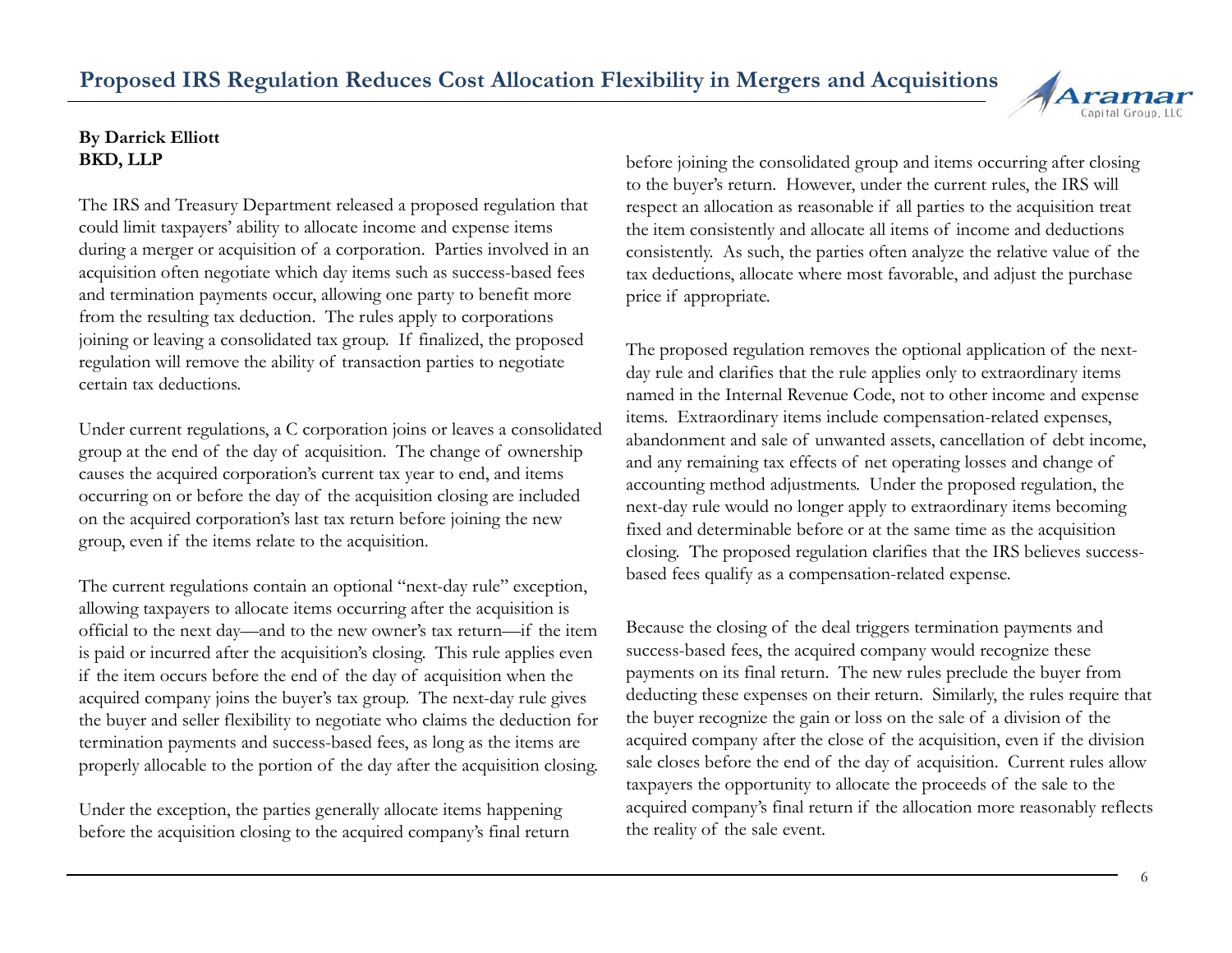

The proposed regulation also creates a new rule requiring S corporations to allocate extraordinary items arising before or at the same time as the acquisition closing to the acquired company's last return before joining the group. This ensures that a company cannot structure as an S corporation to avoid the updated next-day rules. Further, the proposed regulation contains an anti-avoidance rule that allows the IRS to recast a transaction in which parties to an acquisition modified an existing contract to ensure an item is deductible by either the buyer or seller.

Rather than close the accounting books on the date of acquisition, current rules allow corporations to irrevocably elect to allocate tax items—other than extraordinary items—between the short tax years created by the acquisition event and the day after the acquisition closing. This allows companies with less sophisticated accounting systems to avoid the stress of a mid-year closing of accounting books. The proposed regulation does not change this election, but requests comments as to whether the rule should be eliminated. This suggests the IRS and Treasury Department are considering eliminating or modifying the rule in the final regulations.

If the IRS finalizes the proposed regulation without modification, taxpayers will lose flexibility in allocating transaction costs. There is no published timeline for when the IRS will finalize the regulation. Taxpayers should consult with their tax advisor if planning mergers or acquisitions to determine the impact on the transaction if the IRS finalizes the regulation prior to the close of the transaction.

*Darrick Elliott, CPA, is a National Tax Assistant Director at BKD, LLP.*

*BKD, a top-tier CPA and advisory firm in the U.S., has approximately 2,250 dedicated professionals offering solutions to clients in all 50 states and internationally. BKD and its subsidiaries offer clients a variety of services in accounting, audit and assurance, tax, risk management, technology, corporate finance, forensics and valuation services, and wealth management.*